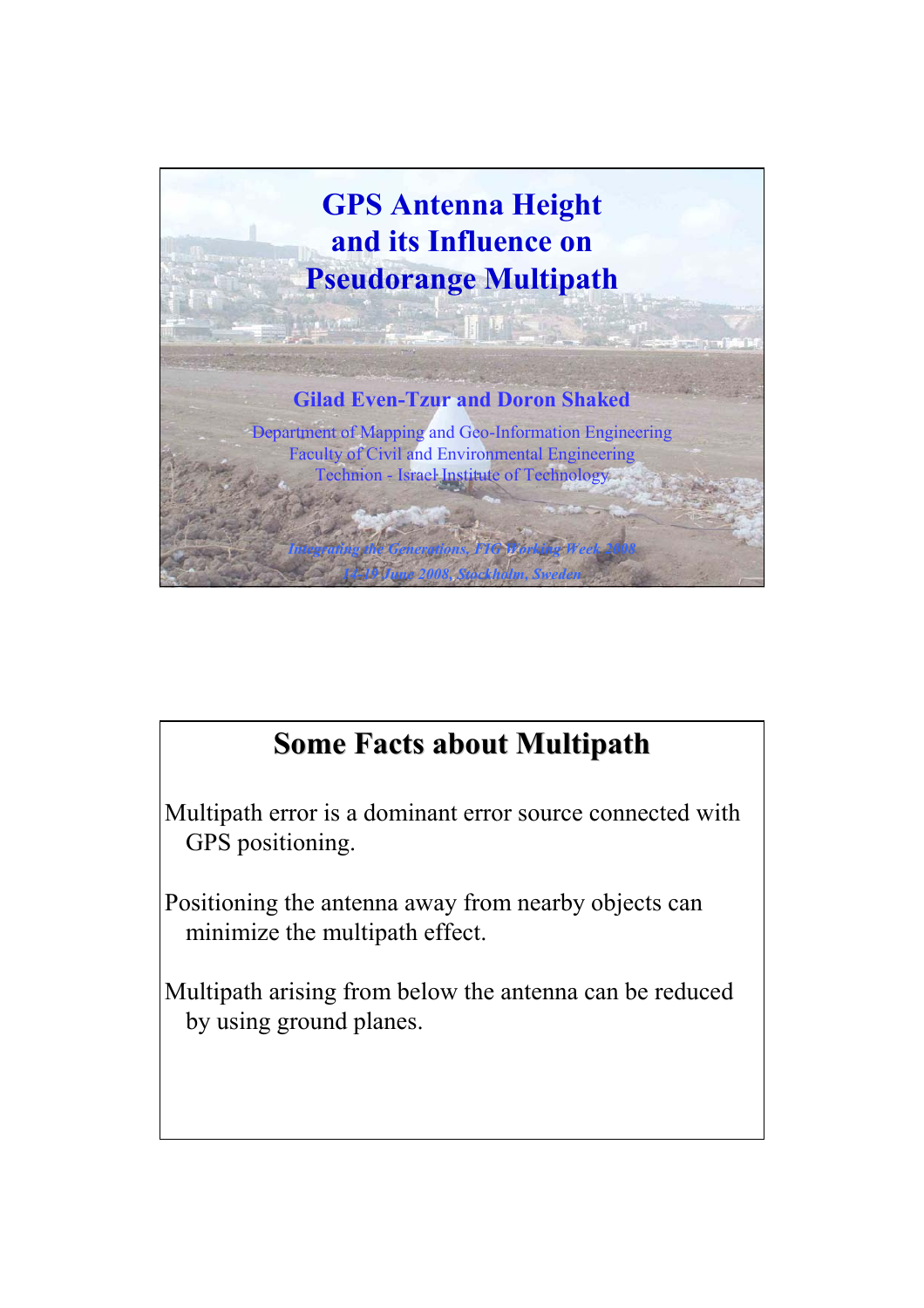## **Some Facts about Multipath Some Facts about Multipath**

Multipath distorts the C/A-code and P-code modulations, as well as the carrier phase observations.

Pseudorange multipath behaves similarly to that of carrier phases, except that the variation is larger by several orders of magnitude.

## **Some Facts about Multipath Some Facts about Multipath**

The impact of multipath signals on the pseudorange and carrier phase observation is dependant upon a variety of factors:

- $\blacktriangleright$  the distance of the reflecting object from the antenna.
- $\blacktriangleright$  the antenna attenuation characteristics.
- $\blacktriangleright$  the capacity of the receiver to mitigate multipath.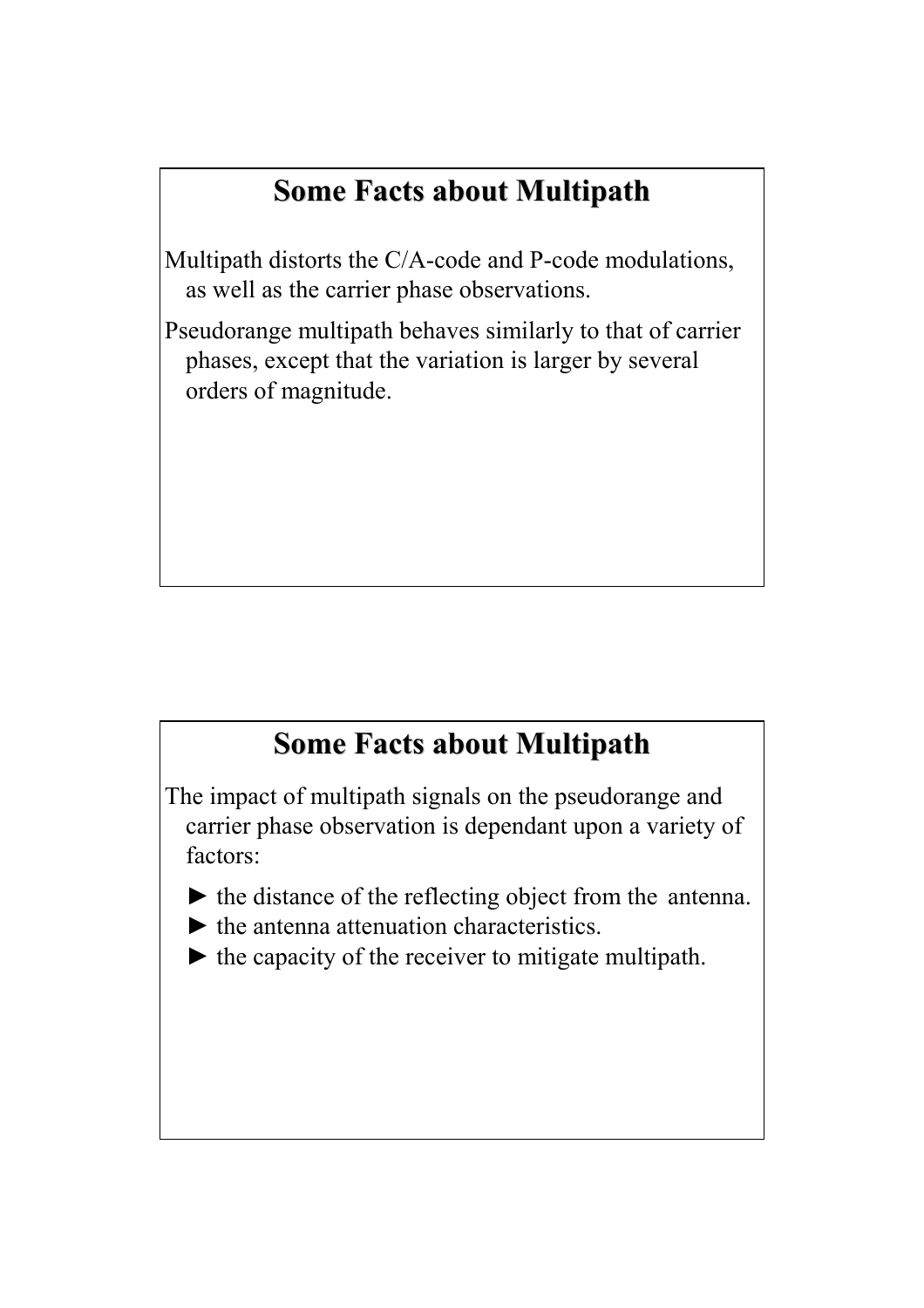## **Research Motivation Research Motivation**

Permanent GNSS sites are usually located on open field. Therefore, the ground is the only source of multipath.



*We would like to examine the effects of the antenna height on pseudorange multipath in a variety of GPS antenna types.*

|                               | <b>The Multipath Computation</b>                                                         |
|-------------------------------|------------------------------------------------------------------------------------------|
|                               | $MP_{p_1} = P1 - 4.0915\Phi_1 + 3.0915\Phi_2 +$                                          |
|                               | $\left[4.0915(\lambda_1 N_1 + MP_{\Phi_1}) - 3.0915(\lambda_2 N_2 + MP_{\Phi_2})\right]$ |
|                               | $MP_{p_2} = P2 - 5.0915\Phi_1 + 4.0915\Phi_2 +$                                          |
|                               | $\left[5.0915(\lambda_1 N_1 + MP_{\Phi_1}) - 4.0915(\lambda_2 N_2 + MP_{\Phi_2})\right]$ |
| $MP_{P_1}$ , $MP_{P_2}$       | - Pseudorange multipath (+ receiver noise)                                               |
| P1, P2                        | - Pseudorange data                                                                       |
| $\Phi_1, \Phi_2$              | - Carrier phase data                                                                     |
| $N_1, N_2$                    | - Integer ambiguity                                                                      |
| $\lambda_1, \lambda_2$        | - Carrier phase wavelength                                                               |
| $MP_{\Phi_1}$ , $MP_{\Phi_2}$ | - Carrier phase multipath                                                                |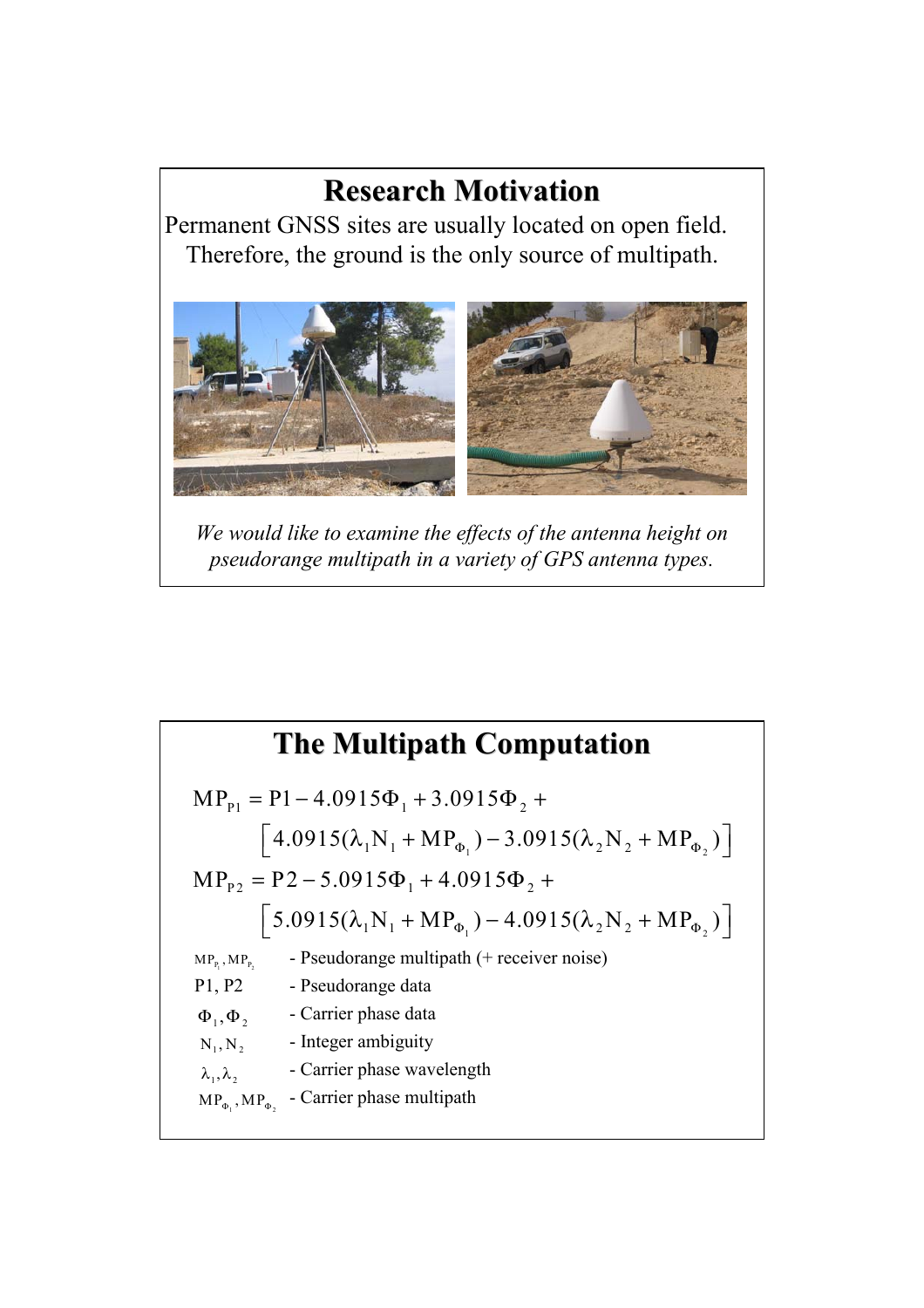# **The Multipath Computation The Multipath Computation**  $\left[4.0915(\lambda_1 N_1 + \text{MP}_{\phi_1}) - 3.0915(\lambda_2 N_2 + \text{MP}_{\phi_2})\right]$  $MP_{p_1} = P1 - 4.0915\Phi_1 + 3.0915\Phi_2 +$

$$
MP_{p_2} = P2 - 5.0915\Phi_1 + 4.0915\Phi_2 +
$$
  
\n
$$
\left[5.0915(\lambda_1 N_1 + MP_{\phi_1}) - 4.0915(\lambda_2 N_2 + MP_{\phi_2})\right]
$$

The impact of the multipath on the carrier phase is insignificant in comparison to the multipath pseudorange, and can therefore be ignored.

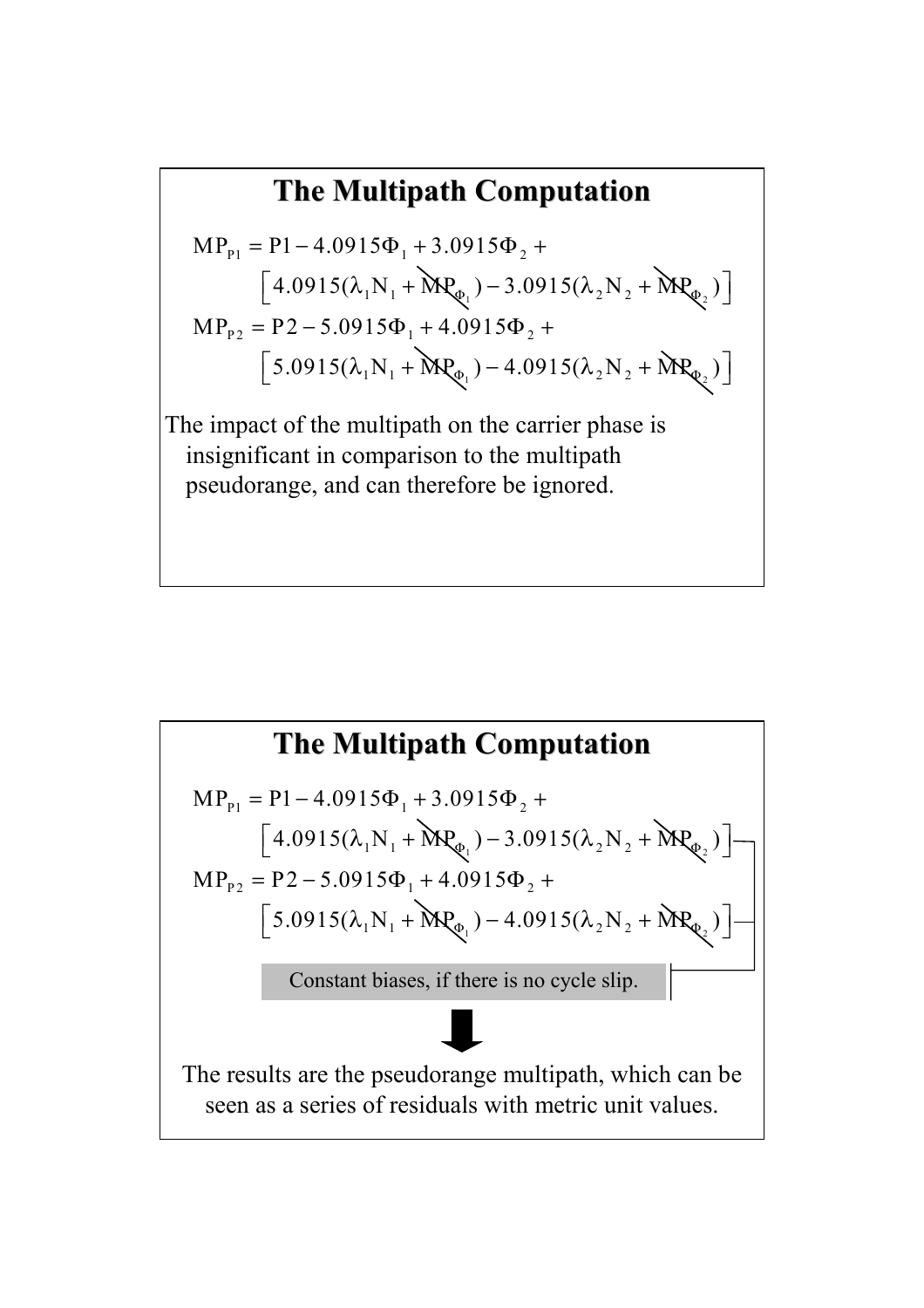

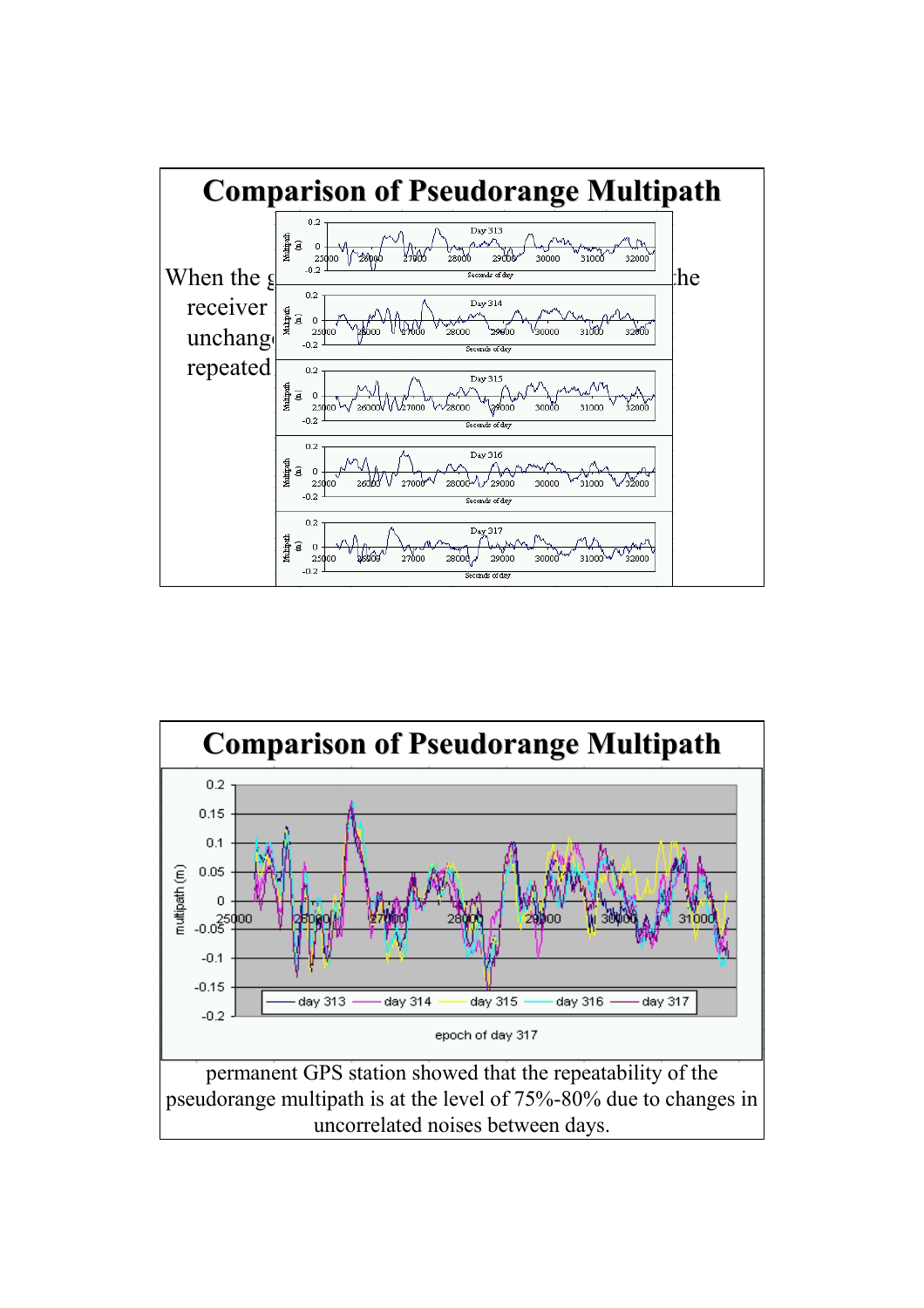## **Experiment Description Experiment Description**

 $\blacktriangleright$  The same antennas was set in three successive days (GPS day 301 to day 303 in 2007) at the same time over the same point, and each day the antenna phase center was positioned at different heights –

about 1.60m, 0.9m and 0.2m.

- ► The selected station was located on a flat open field.
- ► Three types of GPS antennas were examined:
	- \* Ashtech DM Choke Ring
	- \* Ashtech Geodetic L1/L2
	- \* AeroAntenna Geodetic L1/L2
- ► Three Ashtech Z-Surveyor receivers were used in all the experiments.
- $\blacktriangleright$  The observations (C1, P1, P2, L1 and L2) were measured during the same time every day.

## **The Examined Antennas The Examined Antennas**

- ASH DM Choke Ring a high cost antenna, designed to mitigate multipath efficiently, standard in permanent GPS sites.
- ASH Geodetic  $L1/L2$  microstrip patch antenna, with a medium size ground plane, typically used for geodetic surveying.
- AER Geodetic  $L1/L2$  geodetic antenna with a small sized ground plane, typically used for RTK surveying.

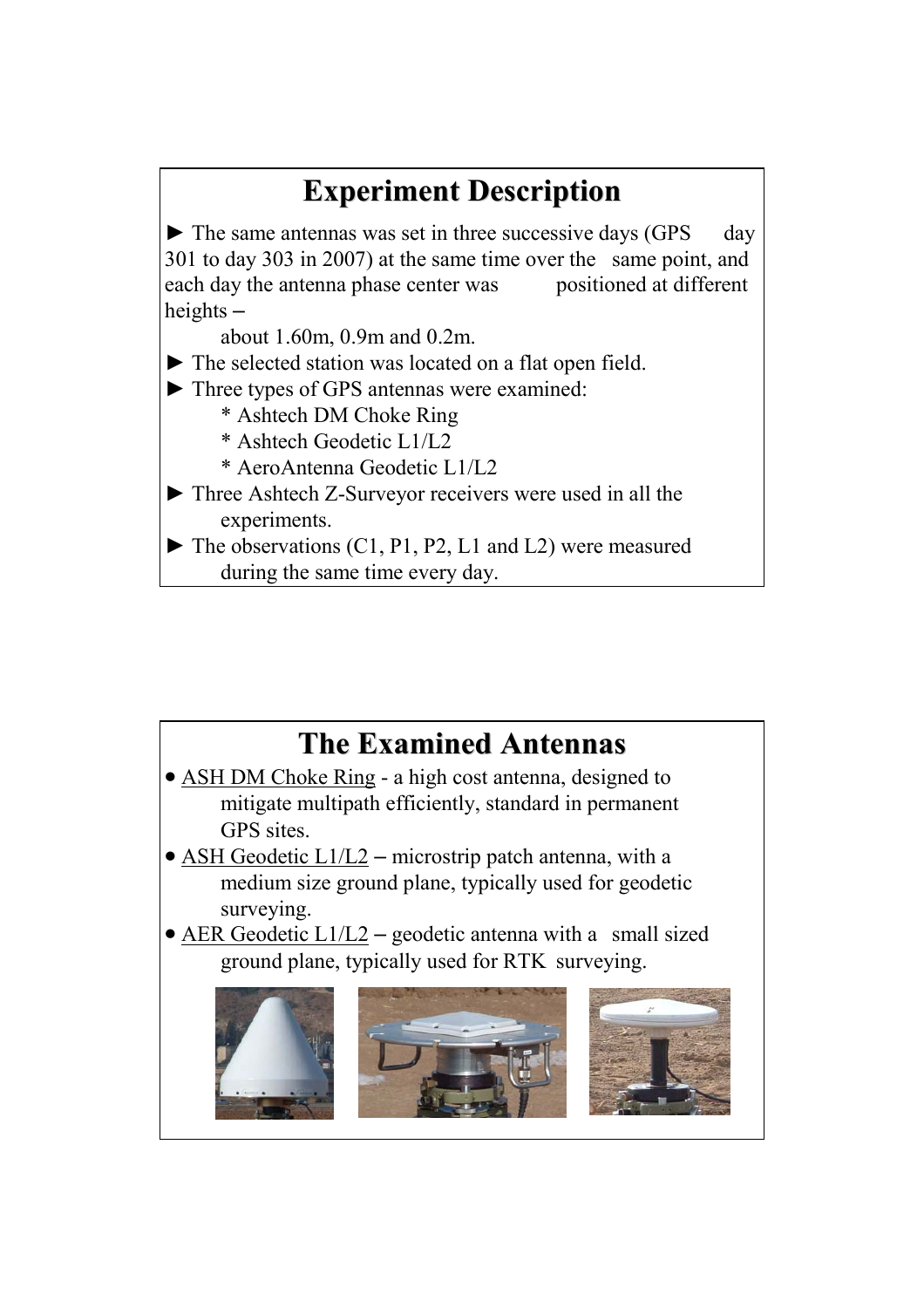

## **The Data Analysis Process**

- ► The analysis was carried out on RINEX files using TEQC software.
- ► Three types of pseudorange multipath were calculated:  $MP_{c1}$ ,  $MP_{P1}$  and  $MP_{P2}$ , for each of the satellites in view.
- ► Day 303 was used as basis for common time scale.
- $\blacktriangleright$  The common time was 152 minutes.
- $\blacktriangleright$  8 satellites were used.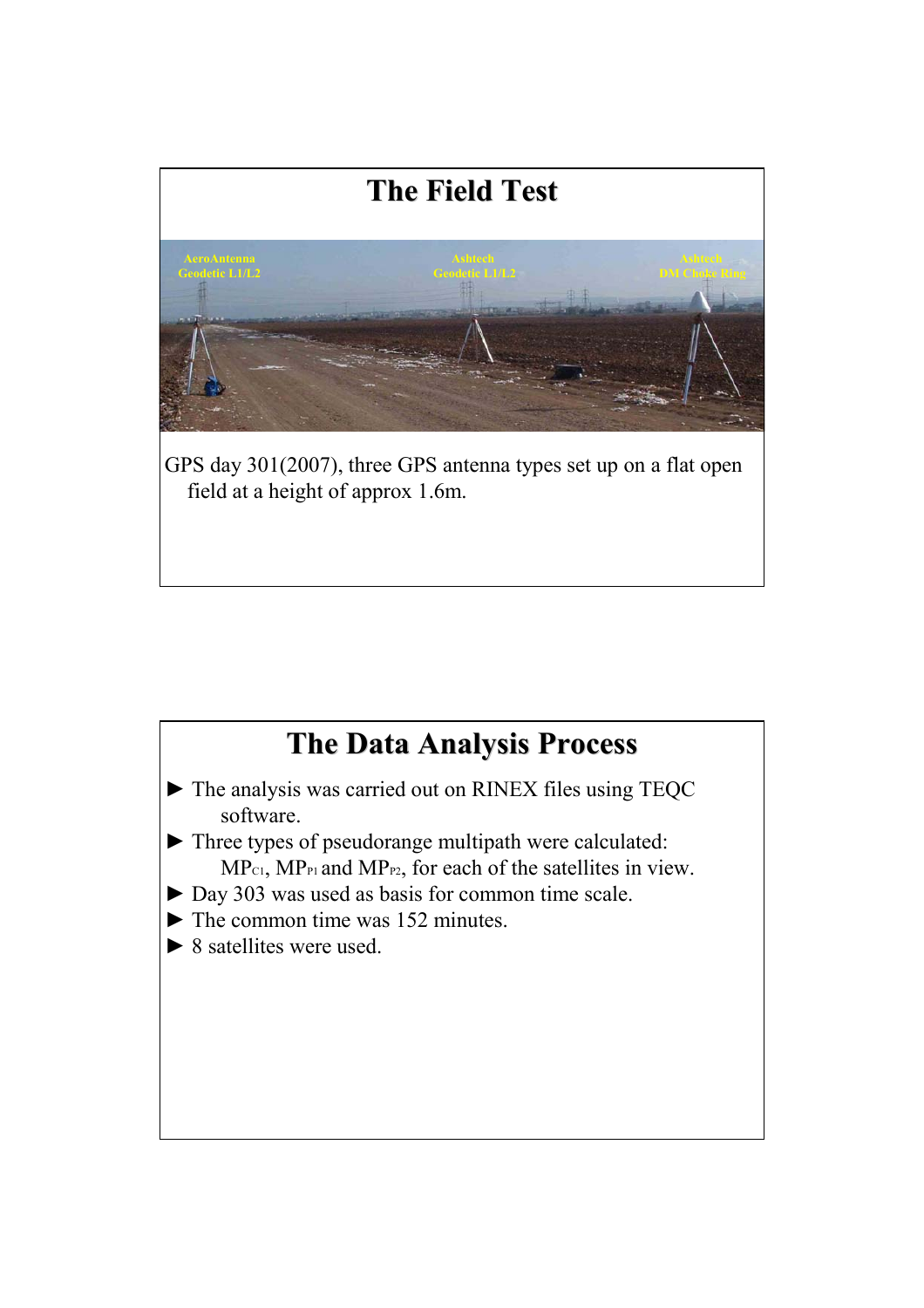

#### **The Data Analysis Process**

Since the pseudorange multipath is a series of residuals, the total effect of pseudorange multipath can present by using the quadratic form:

$$
\phi=\sum\left(MP_{\text{p}_1}\right)^2
$$

As φ becomes smaller the effect of the pseudorange multipath on the code observations is reduced, and vice versa.

Therefore, testing the quadratic form of the same satellite in the same time on different days enables a numerical comparison of the pseudorange multipath effects.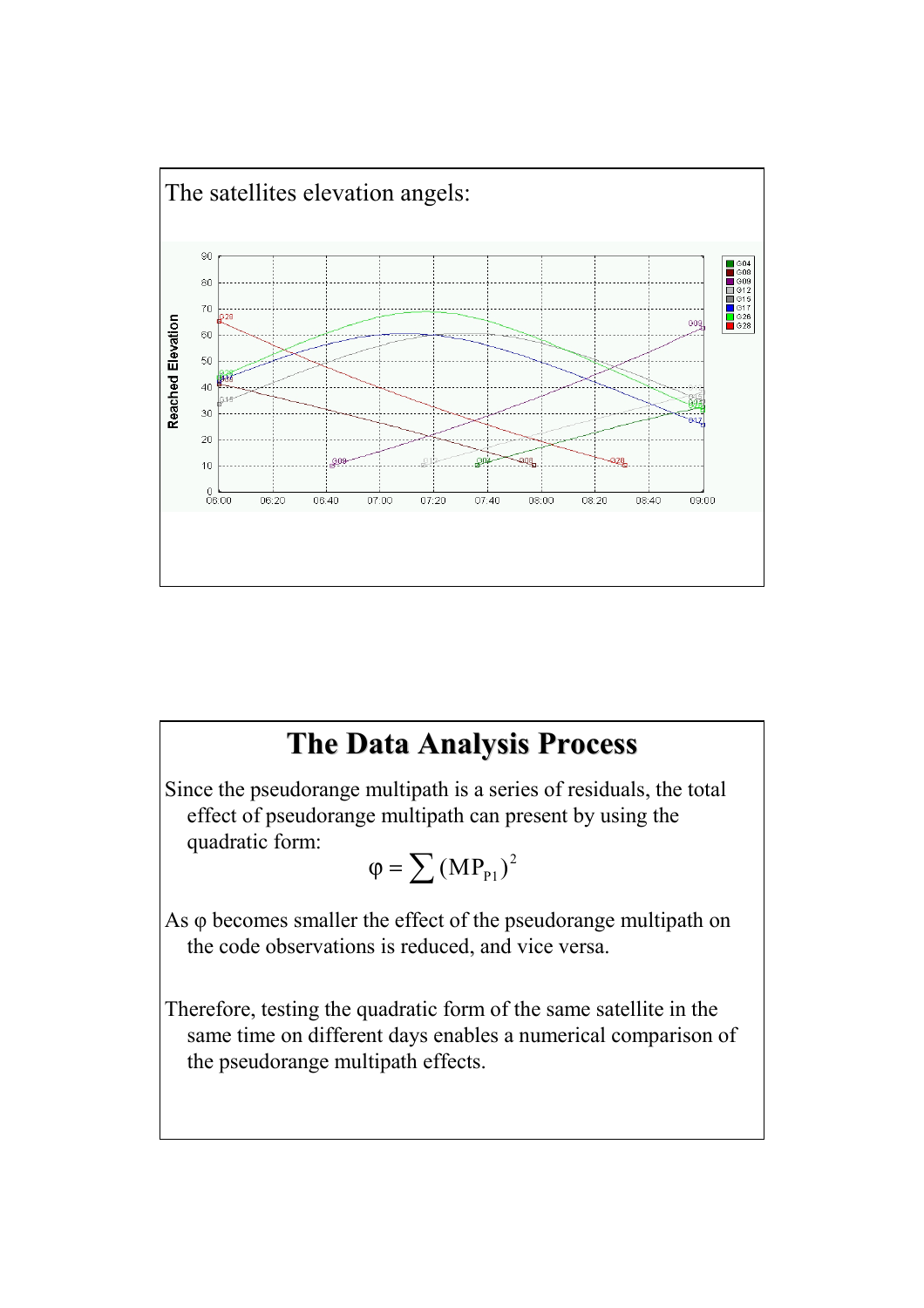

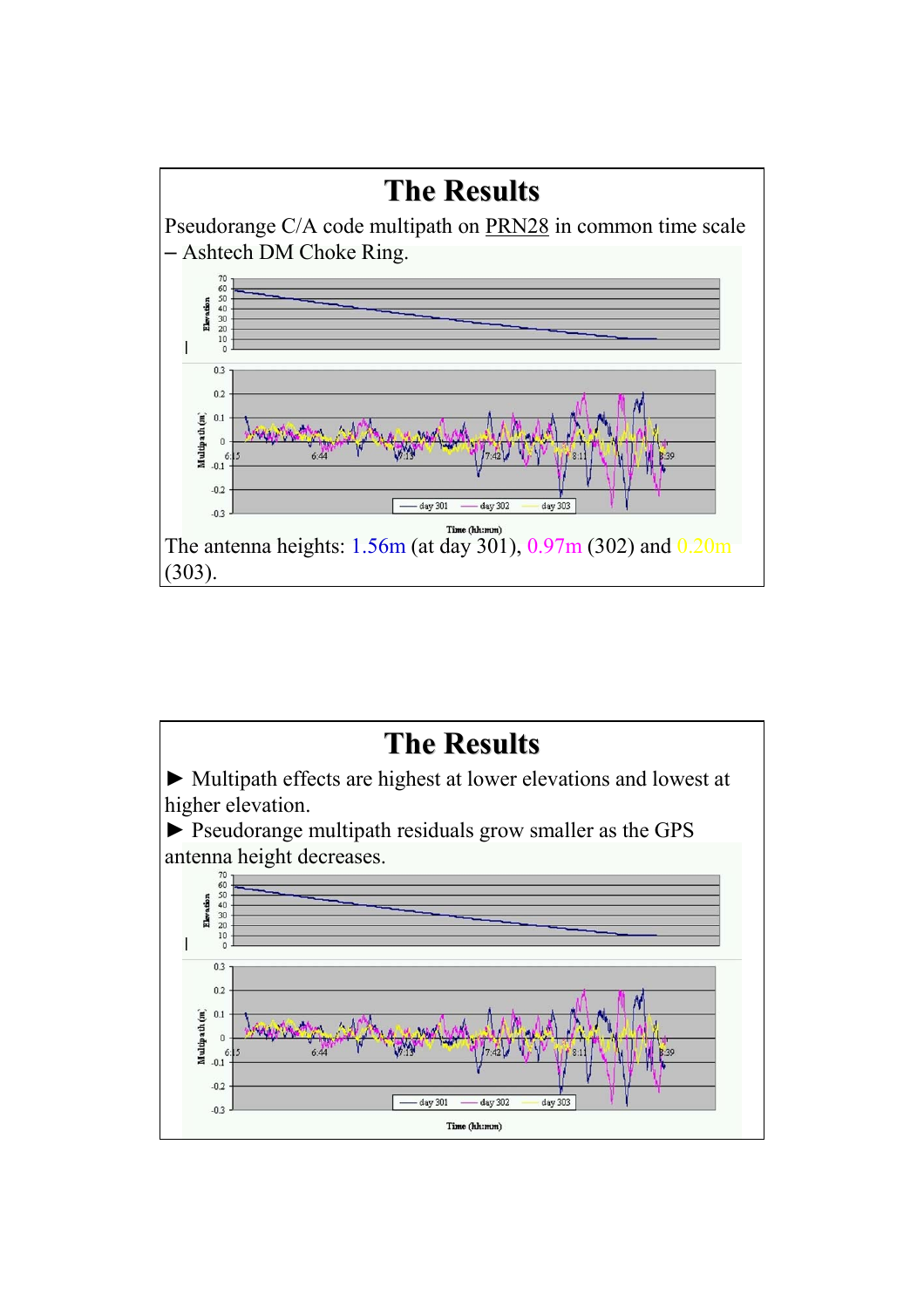

► The quadratic form of the multipath residuals on the C/A code for eight GPS satellites in common time scale, in square meter units.

|     |        |       | GPS day            |                  |       |                     |                  |       |                     |                  |           |  |  |  |
|-----|--------|-------|--------------------|------------------|-------|---------------------|------------------|-------|---------------------|------------------|-----------|--|--|--|
| PRN |        | 301   | 302                | 303              | 301   | 302                 | 303              | 301   | 302                 | 303              | common    |  |  |  |
|     | height | 1.6m  | 0.9 <sub>m</sub>   | 0.2 <sub>m</sub> | 1.6m  | 0.9 <sub>m</sub>    | 0.2 <sub>m</sub> | 1.6m  | 0.9 <sub>m</sub>    | 0.2 <sub>m</sub> | time      |  |  |  |
|     | Ant.   |       | Ash. DM Choke ring |                  |       | Ash. Geodetic L1/L2 |                  |       | Aer. Geodetic L1/L2 |                  | [minutes] |  |  |  |
| 4   |        | 3.64  | 2.99               | 1.10             | 3.74  | 3.10                | 0.90.            | 16.36 | 8.45                | 1.41             | 79        |  |  |  |
| 8   |        | 10.18 | 2.41               | 1.77             | 6.44  | 6.55                | 1.72             | 13.10 | 5.89                | 2.13             | 99        |  |  |  |
| 9   |        | 8.60  | 4.14               | 1.92             | 8.29  | 6.67                | 1.16             | 14.72 | 9.39                | 2.44             | 123       |  |  |  |
| 12  | code   | 4.05  | 2.69               | 1.47             | 11.10 | 7.53                | 1.61             | 17.26 | 6.54                | 1.54             | 92        |  |  |  |
| 15  | CA     | 1.41  | 1.23               | 1.36             | 3.04  | 3.18                | 1.88             | 2.42  | 2.19                | 0.88             | 149       |  |  |  |
| 17  |        | 1.22  | 1.58               | 1.25             | 2.77  | 2.25                | 1.41             | 4.95  | 2.52                | 1.45             | 152       |  |  |  |
| 26  |        | 1.70  | 1.45               | 1.26             | 3.40  | 3.44                | 1.76             | 5.32  | 2.94                | 1.16             | 152       |  |  |  |
| 28  |        | 7.58  | 7.18               | 1.94             | 11.73 | 11.67               | 2.30             | 18.62 | 9.47                | 1.83             | 139       |  |  |  |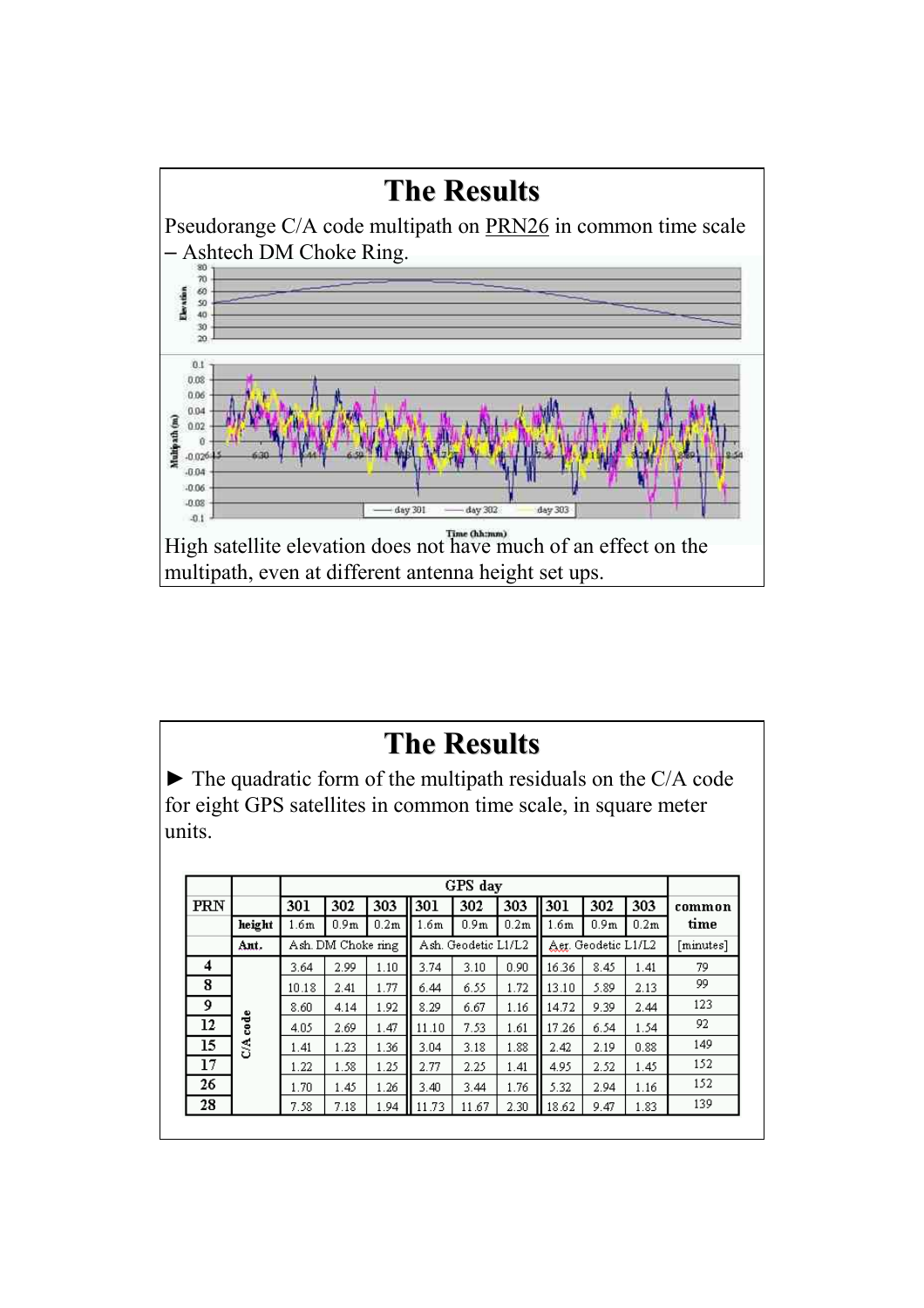| <b>The Results</b><br>There is a dramatic reduction of $\varphi$ between higher and lower<br>antenna set ups for PRN28. |            |                  |                    |      |                  |                     |                  |                  |                     |                  |           |  |  |  |
|-------------------------------------------------------------------------------------------------------------------------|------------|------------------|--------------------|------|------------------|---------------------|------------------|------------------|---------------------|------------------|-----------|--|--|--|
| GPS day                                                                                                                 |            |                  |                    |      |                  |                     |                  |                  |                     |                  |           |  |  |  |
| PRN                                                                                                                     |            | 301              | 302                | 303  | 301              | 302                 | 303              | 301              | 302                 | 303              | common    |  |  |  |
|                                                                                                                         | height     | 1.6 <sub>m</sub> | 0.9 <sub>m</sub>   | 0.2m | 1.6 <sub>m</sub> | 0.9 <sub>m</sub>    | 0.2 <sub>m</sub> | 1.6 <sub>m</sub> | 0.9 <sub>m</sub>    | 0.2 <sub>m</sub> | time      |  |  |  |
|                                                                                                                         | Ant.       |                  | Ash. DM Choke ring |      |                  | Ash. Geodetic L1/L2 |                  |                  | Aer. Geodetic L1/L2 |                  | [minutes] |  |  |  |
| 4                                                                                                                       |            | 3.64             | 2.99               | 1.10 | 3.74             | 3.10                | 0.90.            | 16.36            | 8.45                | 1.41             | 79        |  |  |  |
| 8                                                                                                                       |            | 10.18            | 2.41               | 1.77 | 6.44             | 6.55                | 1.72             | 13.10            | 5.89                | 2.13             | 99        |  |  |  |
| 9                                                                                                                       |            | 8.60             | 4.14               | 1.92 | 8.29             | 6.67                | 1.16             | 14.72            | 9.39                | 2.44             | 123       |  |  |  |
| 12                                                                                                                      | $2/A$ code | 4.05             | 2.69               | 1.47 | 11.10            | 7.53                | 1.61             | 17.26            | 6.54                | 1.54             | 92        |  |  |  |
| 15                                                                                                                      |            | 1.41             | 1.23               | 1.36 | 3.04             | 3.18                | 1.88             | 2.42             | 2.19                | 0.88             | 149       |  |  |  |
| 17                                                                                                                      |            | 1.22             | 1.58               | 1.25 | 2.77             | 2.25                | 1.41             | 4.95             | 2.52                | 1.45             | 152       |  |  |  |
| 26                                                                                                                      |            | $+70$            | جهبه               | 1.26 | 3.40             | 3.44                | 1.76             | 5.32             | 2.94                | 1.16             | 152       |  |  |  |
| 28                                                                                                                      |            | 7.58             | 7.18               |      | 1.94 $D$ 1.73    | 11.67               | 2.30             | 18.62            | 9.47                | 1.83             | 139       |  |  |  |
|                                                                                                                         |            |                  |                    |      |                  |                     |                  |                  |                     |                  |           |  |  |  |

 $\blacktriangleright$  There is a minor reduction of  $\varphi$  between higher and lower antenna set ups for PRN26.

|     |        |              |                    |                  |       | GPS day             |                  |                        |                  |                  |           |
|-----|--------|--------------|--------------------|------------------|-------|---------------------|------------------|------------------------|------------------|------------------|-----------|
| PRN |        | 301          | 302                | 303              | 301   | 302                 | 303              | 301                    | 302              | 303              | common    |
|     | height | 1.6m         | 0.9 <sub>m</sub>   | 0.2 <sub>m</sub> | 1.6m  | 0.9 <sub>m</sub>    | 0.2 <sub>m</sub> | 1.6m                   | 0.9 <sub>m</sub> | 0.2 <sub>m</sub> | time      |
|     | Ant.   |              | Ash. DM Choke ring |                  |       | Ash. Geodetic L1/L2 |                  | Geodetic L1/L2<br>Aer. |                  |                  | [minutes] |
| 4   |        | 3.64         | 2.99               | 1.10             | 3.74  | 3.10                | 0.90.            | 16.36                  | 8.45             | 1.41             | 79        |
| 8   |        | 10.18        | 2.41               | 1.77             | 6.44  | 6.55                | 1.72             | 13.10                  | 5.89             | 2.13             | 99        |
| 9   |        | 8.60         | 4.14               | 1.92             | 8.29  | 6.67                | 1.16             | 14.72                  | 9.39             | 2.44             | 123       |
| 12  | code   | 4.05         | 2.69               | 1.47             | 11.10 | 7.53                | 1.61             | 17.26                  | 6.54             | 1.54             | 92        |
| 15  | Ś      | 1.41         | 1.23               | 1.36             | 3.04  | 3.18                | 1.88             | 2.42                   | 2.19             | 0.88             | 149       |
| 17. |        | ممنه<br>1.22 | $+$ $-$            | 1.25             | 2.77  | 2.25                | 1.41             | 4.95                   | 2.52             | 1.45             | 152       |
| 26  |        | 1.70         | 1.45               | 1.26             | 3.40  | 3.44                | 1.76             | 5.32                   | 2.94             | 1.16             | 152       |
| 28  |        | 7.58         | 7.18               | 1.94             | 11.73 | 11.67               | 2.30             | 18.62                  | 9.47             | 1.83             | 139       |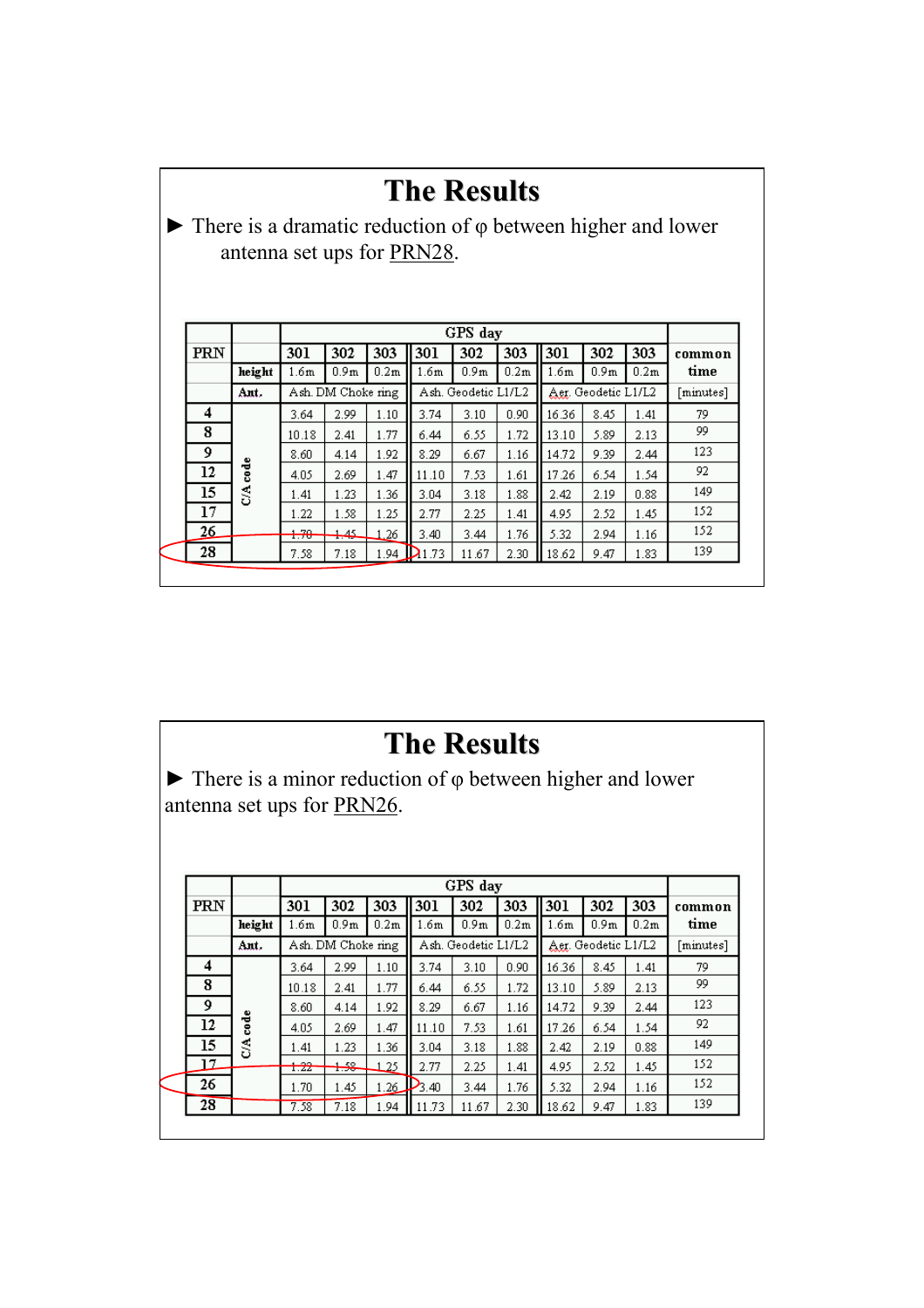► The table shows the clear influence of GPS antenna height on pseudorange multipath residuals without correlation to the antenna type. The multipath residuals level grows smaller when the antenna height is lower.

|     |        |                  | GPS day            |                  |       |                     |                  |       |                     |                  |           |  |  |  |
|-----|--------|------------------|--------------------|------------------|-------|---------------------|------------------|-------|---------------------|------------------|-----------|--|--|--|
| PRN |        | 301              | 302                | 303              | 301   | 302                 | 303<br>Ш         | 301   | 302                 | 303              | common    |  |  |  |
|     | height | 1.6 <sub>m</sub> | 0.9 <sub>m</sub>   | 0.2 <sub>m</sub> | 1.6m  | 0.9 <sub>m</sub>    | 0.2 <sub>m</sub> | 1.6m  | 0.9 <sub>m</sub>    | 0.2 <sub>m</sub> | time      |  |  |  |
|     | Ant.   |                  | Ash. DM Choke ring |                  |       | Ash. Geodetic L1/L2 |                  |       | Aer. Geodetic L1/L2 |                  | [minutes] |  |  |  |
| 4   |        | 3.64             | 2.99               | 1.10             | 3.74  | 3.10                | 0.90.            | 16.36 | 8.45                | 1.41             | 79        |  |  |  |
| 8   |        | 10.18            | 2.41               | 1.77             | 6.44  | 6.55                | 1.72             | 13.10 | 5.89                | 2.13             | 99        |  |  |  |
| 9   |        | 8.60             | 4.14               | 1.92             | 8.29  | 6.67                | 1.16             | 14.72 | 9.39                | 2.44             | 123       |  |  |  |
| 12  | code   | 4.05             | 2.69               | 1.47             | 11.10 | 7.53                | 1.61             | 17.26 | 6.54                | 1.54             | 92        |  |  |  |
| 15  | CA     | 1.41             | 1.23               | 1.36             | 3.04  | 3.18                | 1.88             | 2.42  | 2.19                | 0.88             | 149       |  |  |  |
| 17  |        | 1.22             | 1.58               | 1.25             | 2.77  | 2.25                | 1.41             | 4.95  | 2.52                | 1.45             | 152       |  |  |  |
| 26  |        | 1.70             | 1.45               | 1.26             | 3.40  | 3.44                | 1.76             | 5.32  | 2.94                | 1.16             | 152       |  |  |  |
| 28  |        | 7.58             | 7.18               | 1.94             | 11.73 | 11.67               | 2.30             | 18.62 | 9.47                | 1.83             | 139       |  |  |  |

## **The Results The Results**

► As expected the choke ring antenna had the best performance. It mitigated multipath signals reflected from the ground in a better way, relative to the two other antennas.

|     |         |            |                    |                  |          | GPS day             |                  |       |                     |                  |           |
|-----|---------|------------|--------------------|------------------|----------|---------------------|------------------|-------|---------------------|------------------|-----------|
| PRN |         | $\sqrt{1}$ | 302                | $\mathcal{N}^3$  | 301      | 302                 | 303              | 301   | 302                 | 303              | common    |
|     | height, | 1.6m       | 0.9 <sub>m</sub>   | 0.2 <sub>h</sub> | 1.6m     | 0.9 <sub>m</sub>    | 0.2 <sub>m</sub> | 1.6m  | 0.9 <sub>m</sub>    | 0.2 <sub>m</sub> | time      |
|     | Ant.    |            | Ash. DM Choke ring |                  |          | Ash. Geodetic L1/L2 |                  |       | Aer. Geodetic L1/L2 |                  | [minutes] |
| 4   |         | 3.64       | 2.99               | 1.10             | 3.74     | 3.10                | 0.90             | 16.36 | 8.45                | 1.41             | 79        |
| 8   |         | 10.18      | 2.41               | 1.77             | 6.44     | 6.55                | 1.72             | 13.10 | 5.89                | 2.13             | 99        |
| 9   |         | 8.60       | 4.14               | 1.92             | .29<br>8 | 6.67                | 1.16             | 14.72 | 9.39                | 2.44             | 123       |
| 12  | 뤵       | 4.05       | 2.69               | 1.47             | 11.10    | 7.53                | 1.61             | 17.26 | 6.54                | 1.54             | 92        |
| 15  | క్షి    | 1.41       | 1.23               | 1.36             | B.04     | 3.18                | 1.88             | 2.42  | 2.19                | 0.88             | 149       |
| 17  |         | 1.22       | 1.58               | 1.25             | 2.77     | 2.25                | 1.41             | 4.95  | 2.52                | 1.45             | 152       |
| 26  |         | 1.70       | 1.45               | 1.26             | 3.40     | 3.44                | 1.76             | 5.32  | 2.94                | 1.16             | 152       |
| 28  |         | 7.58       | 7.18               | 1.9 <sub>A</sub> | 11.73    | 11.67               | 2.30             | 18.62 | 9.47                | 1.83             | 139       |
|     |         |            |                    |                  |          |                     |                  |       |                     |                  |           |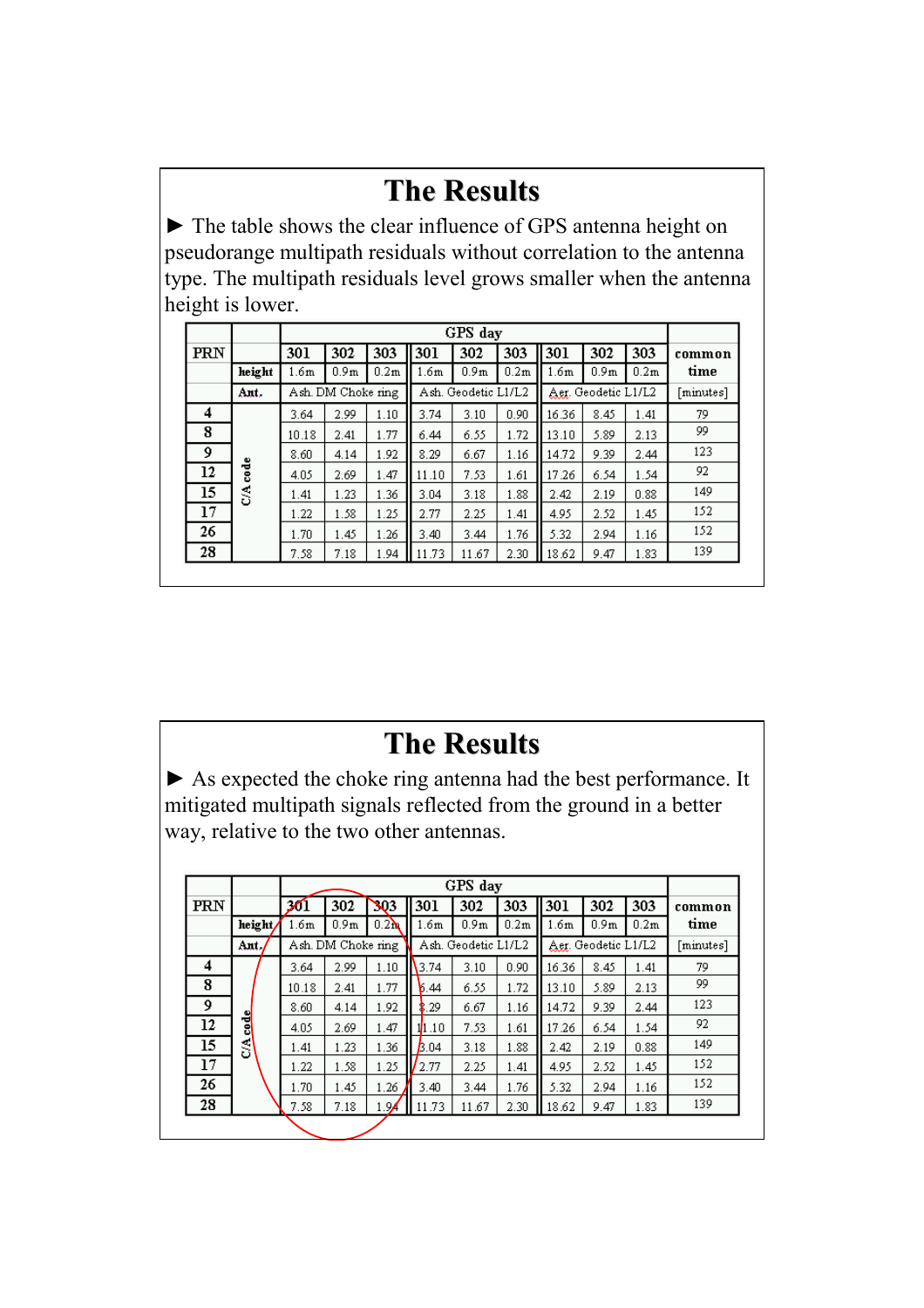|     |                      |                  |                    |                  | <b>The Results</b> |                     |                  |           |                    |        | • For high and medium antenna heights the RTK antenna had the |  |  |  |
|-----|----------------------|------------------|--------------------|------------------|--------------------|---------------------|------------------|-----------|--------------------|--------|---------------------------------------------------------------|--|--|--|
|     |                      |                  |                    |                  |                    |                     |                  |           |                    |        |                                                               |  |  |  |
|     | poorest performance. |                  |                    |                  |                    |                     |                  |           |                    |        |                                                               |  |  |  |
|     |                      |                  |                    |                  |                    |                     |                  |           |                    |        |                                                               |  |  |  |
|     |                      |                  |                    |                  |                    |                     |                  |           |                    |        |                                                               |  |  |  |
|     | GPS day              |                  |                    |                  |                    |                     |                  |           |                    |        |                                                               |  |  |  |
| PRN |                      | 301              | 302                | 303              | 301                | 302                 | 303              | $130\chi$ | 302                | 303    | common                                                        |  |  |  |
|     | height               | 1.6 <sub>m</sub> | 0.9 <sub>m</sub>   | 0.2 <sub>m</sub> | 1.6m               | 0.9 <sub>m</sub>    | 0.2 <sub>m</sub> | 1/6m      | 0.9 <sub>m</sub>   | 0.2m   | time                                                          |  |  |  |
|     | Ant.                 |                  | Ash. DM Choke ring |                  |                    | Ash. Geodetic L1/L2 |                  |           | Aer. Geodetic LVL2 |        |                                                               |  |  |  |
| 4   |                      | 3.64             | 2.99               | 1.10             | 3.74               | 3.10                | 0.90.            | 16.36     | 8.45               | 11, 41 | 79                                                            |  |  |  |
| 8   |                      | 10.18            | 2.41               | 1.77             | 6.44               | 6.55                | 1.72             | 13.10     | 5.89               | 2113   | 99                                                            |  |  |  |
| 9   |                      | 8.60             | 4.14               | 1.92             | 8.29               | 6.67                | 1.16             | 14.72     | 9.39               | 2.144  | 123                                                           |  |  |  |
| 12  | C/A code             | 4.05             | 2.69               | 1.47             | 11.10              | 7.53                | 1.61             | 17.26     | 6.54               | 1.54   | 92                                                            |  |  |  |
| 15  |                      | 1.41             | 1.23               | 1.36             | 3.04               | 3.18                | 1.88             | 2.42      | 2.19               | 0/88   | 149                                                           |  |  |  |
| 17  |                      | 1.22             | 1.58               | 1.25             | 2.77               | 2.25                | 1.41             | 4.95      | 2.52               | 11.45  | 152                                                           |  |  |  |
|     |                      | 1.70             | 1.45               | 1.26             | 3.40               | 3.44                | 1.76             | 5.32      | 2.94               | l.16   | 152                                                           |  |  |  |
| 26  |                      | 7.58             | 7.18               | 1.94             | 11.73              | 11.67               | 2.30             | 18.62     | 9.47               | 1.83   | 139                                                           |  |  |  |

► For the low antenna height the RTK antenna performance, surprisingly, was equal to that of the choke ring and geodetic antennas.

|     |        |       | GPS day                        |                  |       |                     |                  |       |                     |                 |        |  |  |  |  |  |  |  |  |
|-----|--------|-------|--------------------------------|------------------|-------|---------------------|------------------|-------|---------------------|-----------------|--------|--|--|--|--|--|--|--|--|
| PRN |        | 301   | 302                            | 30 <sup>3</sup>  | 301   | 302                 | 103              | 301   | 302                 | 30 <sub>3</sub> | common |  |  |  |  |  |  |  |  |
|     | height | 1.6m  | 0.9 <sub>m</sub>               | 0.2 <sub>m</sub> | 1.6m  | 0.9 <sub>m</sub>    | 0.2 <sub>m</sub> | 1.6m  | 0.9 <sub>m</sub>    | 0/2m            | time   |  |  |  |  |  |  |  |  |
|     | Ant.   |       | Ash. DM Ch <sub>bke ring</sub> |                  |       | Ash. Geodetic L1/L2 |                  |       | Aer. Geodetic L1/L2 | [thinutes]      |        |  |  |  |  |  |  |  |  |
| 4   |        | 3.64  | 2.99                           | 1.10             | 3.74  | 3.10                | 0.90             | 16.36 | 8.45                | 1.41            | 79     |  |  |  |  |  |  |  |  |
| 8   |        | 10.18 | 2.41                           | 1.77             | 6.44  | 6.55                | 1.72             | 13.10 | 5.89                | 2.13            | 99     |  |  |  |  |  |  |  |  |
| 9   |        | 8.60  | 4.14                           | 1.92             | 8.29  | 6.67                | 1.16             | 4.72  | 9.39                | 2.44            | 123    |  |  |  |  |  |  |  |  |
| 12  | code   | 4.05  | 2.6P                           | 1.47             | 11.10 | 7.53                | 1.61             | 7.26  | 6.54                | 1.54            | 92     |  |  |  |  |  |  |  |  |
| 15  | CA     | 1.41  | 1.2                            | 1.36             | 3.04  | 3.18                | 1.88             | 2.42  | 2.19                | 0.88            | 149    |  |  |  |  |  |  |  |  |
| 17  |        | 1.22  | 1.58                           | 1.25             | 2.77  | 2.25                | 1.41             | 4.95  | 2.52                | 1.45            | 152    |  |  |  |  |  |  |  |  |
| 26  |        | 1.70  | 1.45                           | .26              | 3.40  | 3.44                | 1.76             | 5.32  | 2.94                | .16             | 152    |  |  |  |  |  |  |  |  |
| 28  |        | 7.58  | 7.18                           | .94              | 11.73 | 11.67               | 2.30             | 18.62 | 9.47                | 1\83            | 139    |  |  |  |  |  |  |  |  |
|     |        |       |                                |                  |       |                     |                  |       |                     |                 |        |  |  |  |  |  |  |  |  |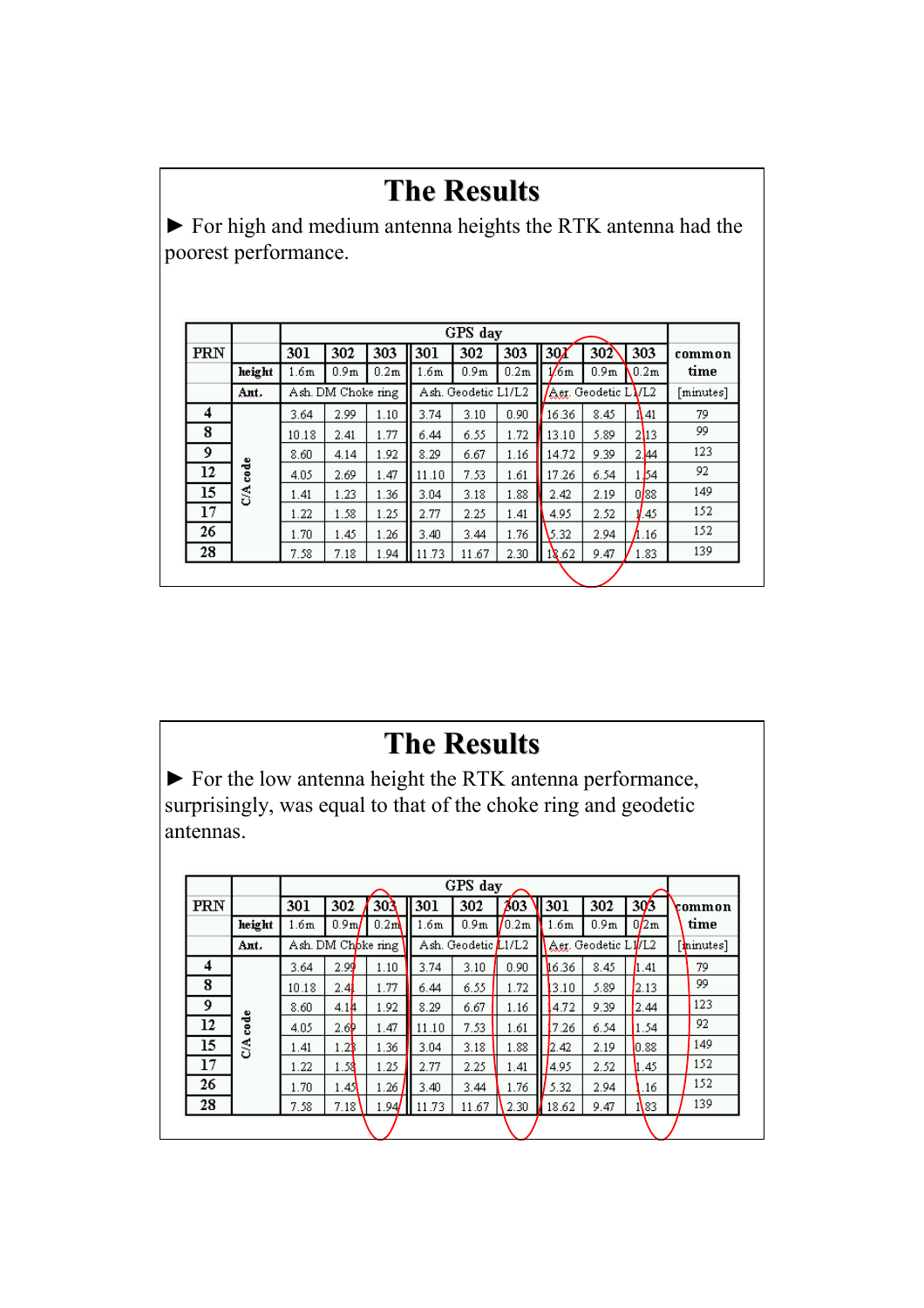## **Conclusions**

► The clear influence of GPS antenna height on the pseudorange multipath residuals, with no correlation to the antenna type was shown.

► For all codes, the multipath residuals level grows smaller as the antenna height decreased.

► The choke ring antenna had the best performance in mitigating multipath signals reflected from the ground.

► For high and medium antenna heights, the RTK antenna had the worse performance among the antennas examined.

► For the lower antenna height the RTK antenna performance equaled that of the choke ring and geodetic antennas.